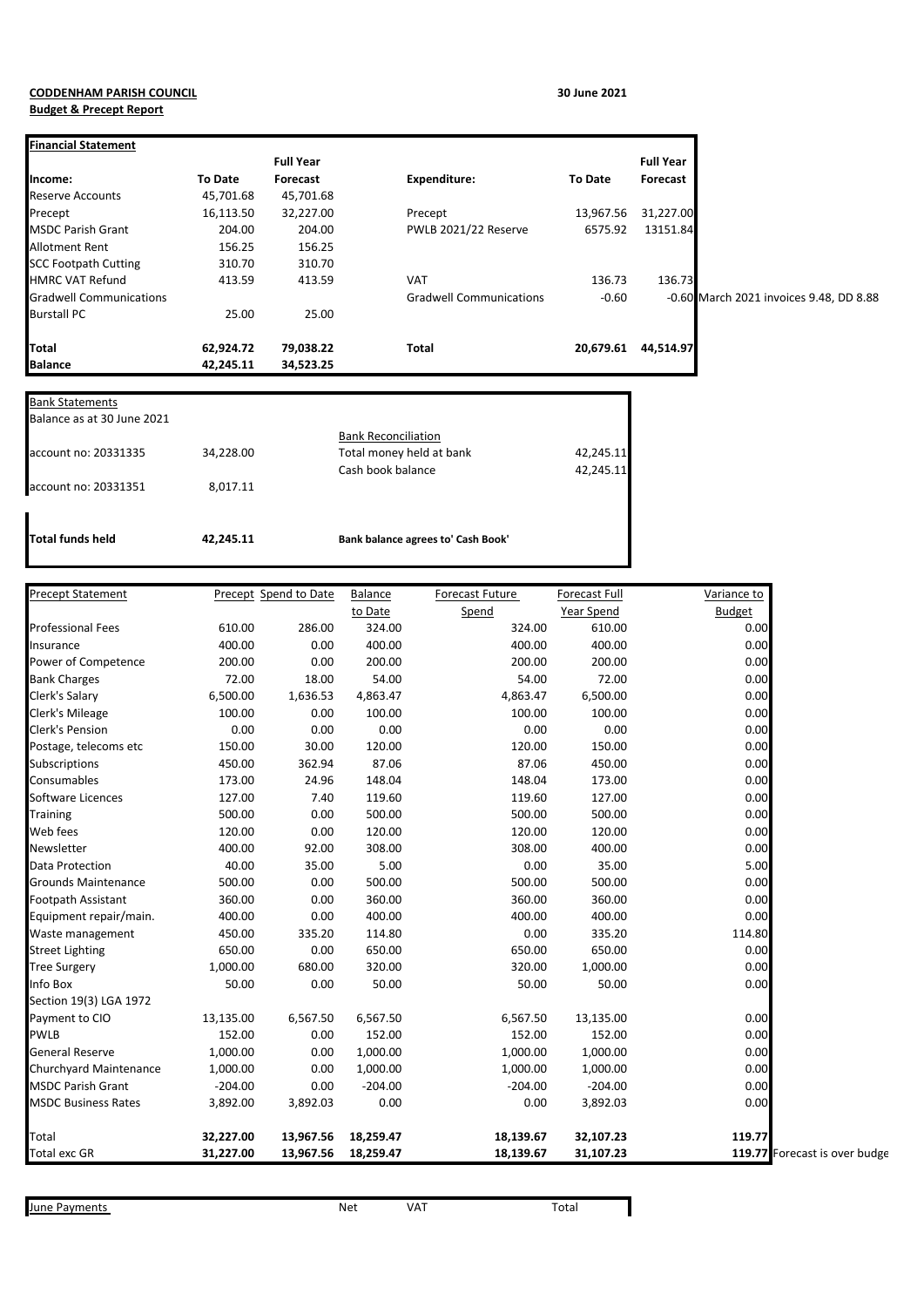|                                | 494.18 | 3.67 | 497.85 |
|--------------------------------|--------|------|--------|
|                                |        |      |        |
|                                |        |      |        |
|                                |        |      |        |
|                                |        |      |        |
| Salaries - May 2021            | 475.86 | 0.00 | 475.86 |
| Mrs S Frankis - HP Instant Ink | 8.32   | 1.67 | 9.99   |
| 02                             | 10.00  | 2.00 | 12.00  |

| 223.44    |  |
|-----------|--|
| 320.54    |  |
| 320.00    |  |
| 7,000.00  |  |
| 13,000.00 |  |
| 13,000.00 |  |
| 11,837.70 |  |
| 45,701.68 |  |
|           |  |

## **Creditors**

Mid Suffolk District Council: Business Rates Demand 6,000.00 (under investigation and being disputed)

**Debtors** 

Transfers to/from reserve accounts

| Cash Book / Bank Balance Summary/General Fund |             |           |  |
|-----------------------------------------------|-------------|-----------|--|
|                                               |             | 42.245.11 |  |
| Precept                                       | 2.145.94    |           |  |
| <b>MSDC Parish Grant</b>                      | 204.00      |           |  |
| Allotment Rent                                | 156.25      |           |  |
| <b>SCC Footpath Cutting</b>                   | 310.70      |           |  |
| <b>HMRC VAT Refund</b>                        | 413.59      |           |  |
| VAT                                           | $-136.73$   |           |  |
| Reserves                                      | 45,701.68   |           |  |
| PWLB 2021/22 Reserve                          | $-6.575.92$ |           |  |
| Burstall PC / software                        | 25.00       |           |  |
| <b>Gradwell Error</b>                         | 0.60        |           |  |
|                                               |             | 42.245.11 |  |